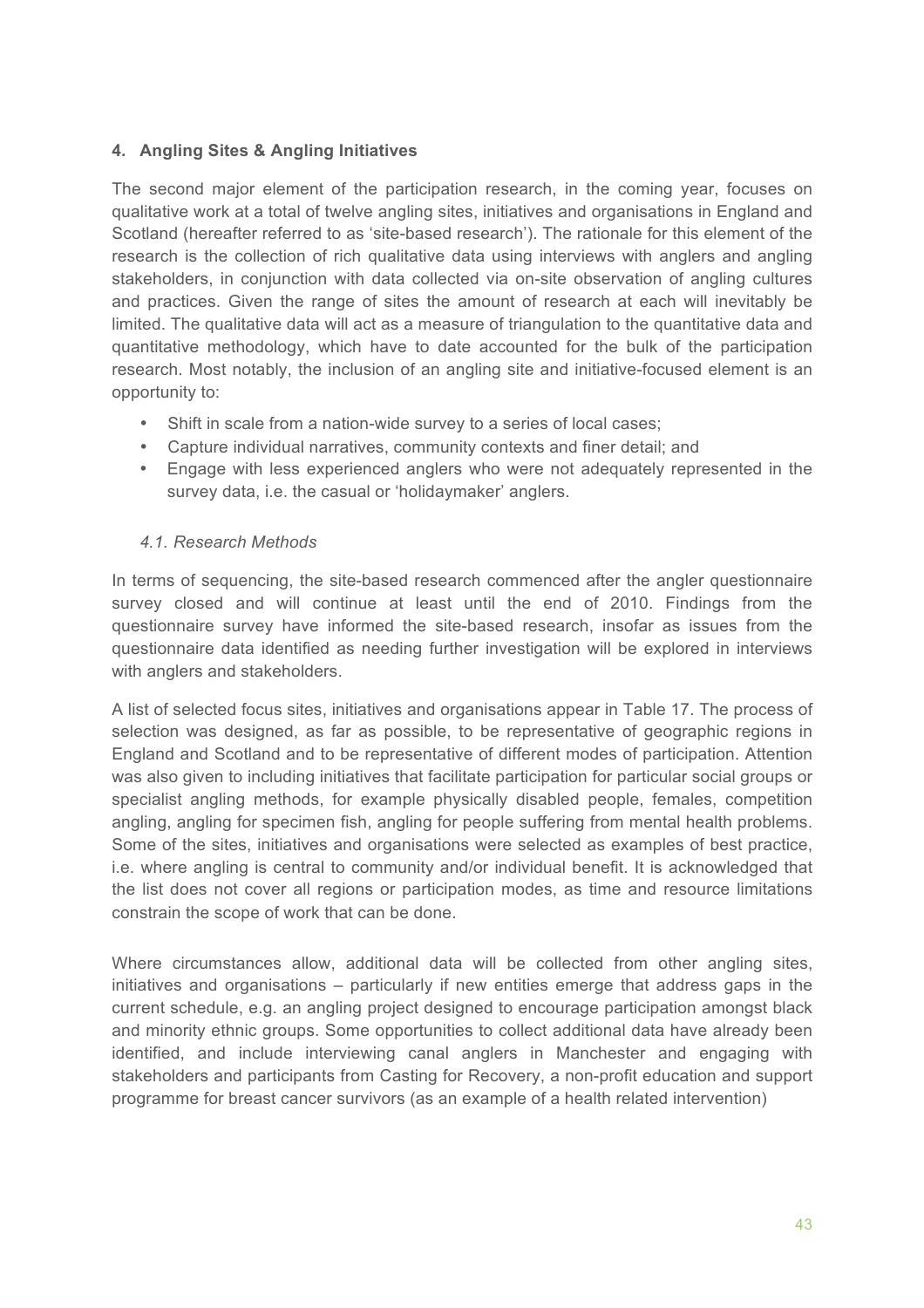| Site, Initiative or                           | <b>Region</b>           | <b>Type of</b> | <b>Comments</b>                                                               |
|-----------------------------------------------|-------------------------|----------------|-------------------------------------------------------------------------------|
| <b>Organisation</b>                           |                         | <b>Angling</b> |                                                                               |
| <b>Fishing for Everyone</b>                   | Northumberland          | <b>Mixed</b>   | Club specifically for female participation                                    |
| Whitby                                        | North Yorkshire         | Sea            | Sea angling tourism, charter boats                                            |
| <b>Wakefield Angling Club</b>                 | <b>West Yorkshire</b>   | Coarse         | Competition, veterans, young people                                           |
| Disley New Mills Angling Club                 | Lancashire              | Mixed          | River Goyt, involvement in Trout in the<br>Town, environmental intervention   |
| <b>Telford Disabled Anglers</b>               | Shropshire              | Coarse         | <b>Albrighton Trust Moat &amp; Gardens</b>                                    |
| <b>Mallory Park Fishery</b>                   | Midlands                | Coarse         | Commercial coarse fishery                                                     |
| <b>West Country Rivers Trust</b>              | Devon/Cornwall          | Game           | Angling Passport, fly fishing guides                                          |
| Chesil Beach                                  | Dorset                  | Sea            | Beach fishing for bass, Weymouth Pier                                         |
| Wandle Piscators & The<br><b>Wandle Trust</b> | London                  | Mixed          | Trout in the Town project, intervention for<br>environmental + social benefit |
| Environment Agency/Mind                       | East Sussex             | Mixed          | Intervention for people with mental health<br>problems, therapy               |
| North Third Trout Fishery                     | <b>Central Scotland</b> | Game           | Commercial game fishery                                                       |
| $*TBA$                                        | Tayside,<br>Scotland    | Game           | Salmon fishing.                                                               |

#### Table 17: Focus Sites, Initiatives and Organisations for Qualitative Research

### 4.2. Progress to Date

A range of site visits, meetings and interviews with the targeted sites and initiatives had already taken place at the time of this report. More specifically, they have included:

- Wandle Piscators and The Wandle Trust: Completed interviews with the Development Officer The Wandle Trust, South London County Sports Partnership, two Trustees of The Wandle Trust and four committee members of the Wandle Piscators:
- Environment Agency & Mind organisation: Conducted one field visit to a fishery event and six interviews with event participants;
- West Country Rivers Trust: Attended one meeting to plan ongoing scope of work in region;
- Wakefield Angling Club: Met with club officials and members to announce details of research at club AGM:
- Whitby (Sea Angling): Conducted one field visit, met with Secretary of the Whitby Charter Skippers Association and interviewed two anglers on a charter boat;
- Fishing for Everyone: Completed a focus group interview with four committee members:
- Disley New Mills Angling Club: Held an initial meeting with club contact to plan research in 2010:
- Telford Disabled Anglers: Met and interviewed club representative;
- North Third Trout Fishery: Owner has agreed to assist with research; and
- $\bullet$  . Mallory Park Fishery, Chesil Beach: Have received contact details but yet to commence dialogue with either site.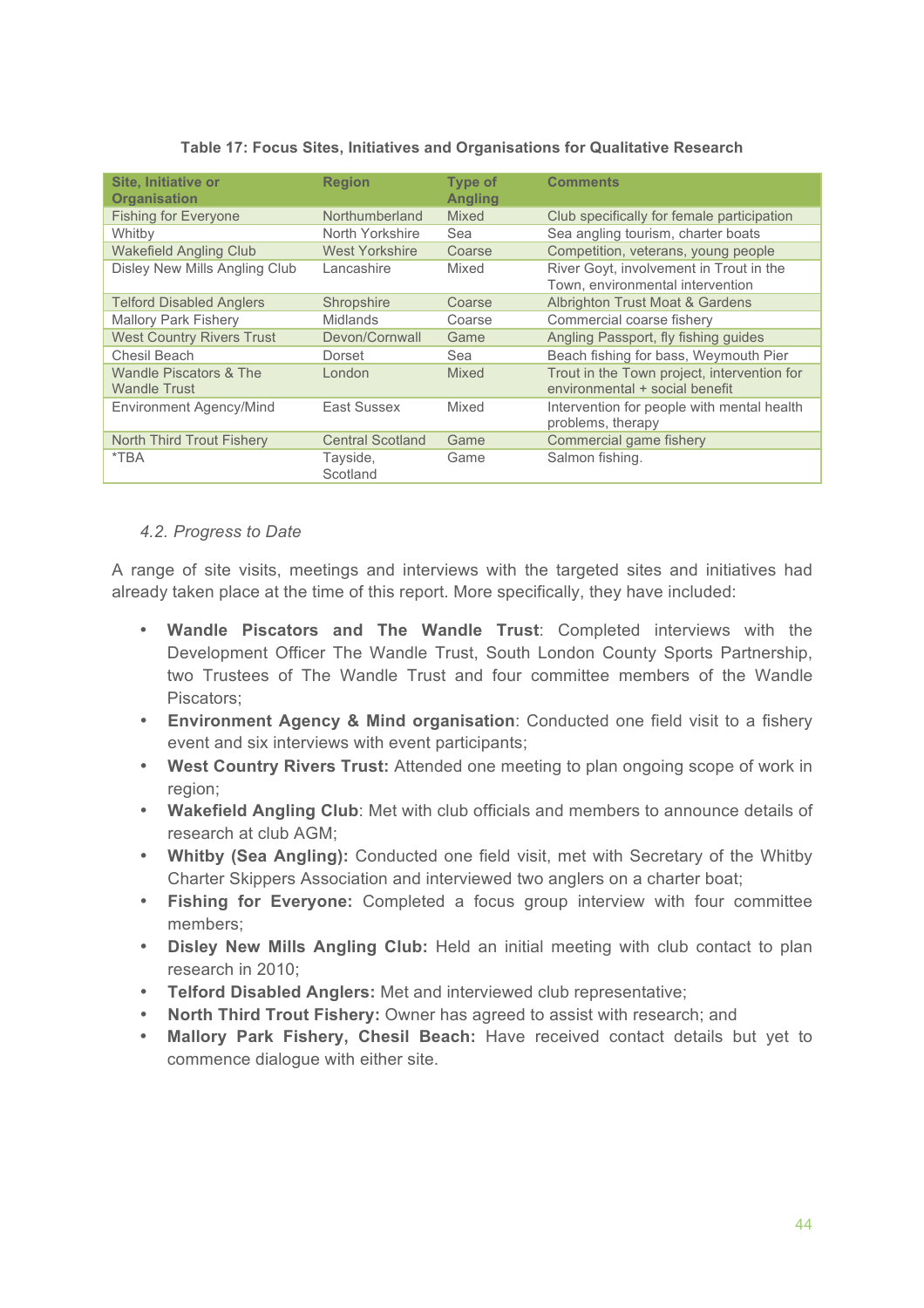# 4.3. Trout in the Town (TinTT)

TinTT is a community-focused initiative of the Wild Trout Trust funded by the Esmée Fairbairn Foundation which aims to "improve the quality of river habitat in urban areas for the benefit of trout and wider biodiversity, and to raise awareness of wild trout as a totem species for clean water and living rivers"<sup>19</sup>. The TinTT initiative requires new or existing community groups to adopt their local urban stream and work towards the restoration or conservation of wild trout populations in that stream. TinTT seeks to build stronger connections between communities and the rivers and streams that flow through them. Although not specific to angling, to date all TinTT projects have been led by angling groups or clubs

Substance has identified the TinTT initiative as an example of best practice angling participation, insofar as anglers who have committed to TinTT projects have achieved much in terms of wider community benefit, including environmental rehabilitation, monitoring of invertebrate and fish populations, information sharing with community members and education of young people. Two of the angling sites and initiatives selected for the qualitative component of participation research incorporate TinTT projects – the Wandle Piscators and Wandle Trust on the River Wandle, and the Disley New Mills Angling Club on the River Goyt.

In addition to these two projects, Substance has agreed to assist TinTT with the monitoring and reporting of community impacts across all projects. The assistance will involve some combination of:

- A questionnaire survey of TinTT to be run by TinTT participants to explore their views on the community and ecological impact of tasks that TinTT projects are involved in, such as habitat restoration and the removal of fly-tipping waste;
- The in-person observation and analysis of a small selection of TinTT events including  $\bullet$  . visits by a researcher to TinTT project events, such as river festivals or angling coaching days. The researcher will use a combination of observation-based field notes, photographs and media reports (where available) to analyse the nature and extent of the social impacts of these events; and
- Assistance in providing an online means by which TinTT projects can themselves collate project activity.

In addition to supplying TinTT with information about how projects deliver social and community value, the data will be used in this research to further illustrate the relationship between angling participation and individual and collective benefit, as well as the utility of structured monitoring and evaluation systems.

<sup>&</sup>lt;sup>19</sup> See http://www.wildtrout.org/, accessed 30<sup>th</sup> November 2009.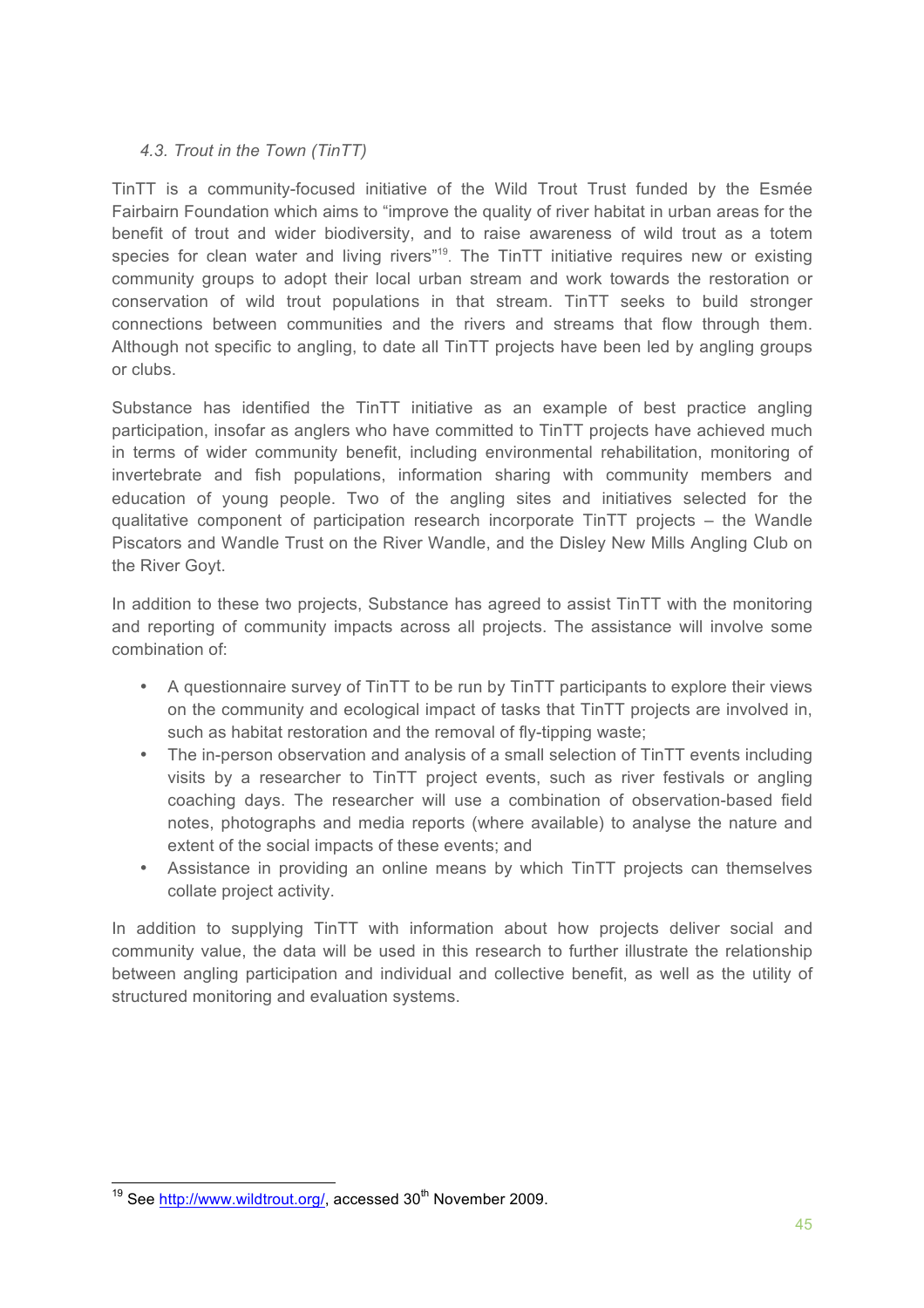## 5. Summary and Future Research Directions

This interim report has been prepared following less than one year of a three year project being completed and forms one of three constituent interim reports for the project as a whole. As such it represents both a summary of achievements to date and the first substantial interrogation of the project's research criteria relating to participation. Drawing largely on data collected from a guestionnaire of anglers in England and Scotland, the report has analysed what constitutes angling participation and explored how participation can be linked to range of individual and collective benefits.

Data from the questionnaire confirmed that angling participation is a far more complex phenomenon than public perception would have us believe. Angling comprises different activity types (coarse, game and sea angling), relies on vastly different habitats (ponds, rivers, lakes, estuaries, canals, beaches and deep sea waters) and encapsulates a broad sweep of interests and industries (from river fly monitoring to boat-building). Angling offers an array of positive experiences to the individual, including opportunities to escape the 'everyday', to reconnect with nature, to socialise, to acquire skills, to gain employment, to catch fish for the table, to share knowledge with others, to be challenged, to feel a rush of adrenaline as a fish takes your line, and – most importantly- to rest and relax.

At a community level angling is also a valuable contributor to social, economic and environmental sustainability. Anglers have a vested interest in the health of aquatic and marine ecosystems that play host to fish populations. Consequently anglers invest a considerable amount of resources into the conservation, rehabilitation, monitoring and protection of habitat and wildlife  $-$  as the data from the questionnaire reinforced. Anglers share their knowledge and skills with others using formal and informal channels, such as coaching sessions, taster days, education programmes and training courses, websites, internet forums, print media, digital media and, of course, interpersonal communication. For many individuals, angling participation entails travel away from home to a preferred fishing location. Even small amounts of expenditure by these visiting anglers can bring significant economic and employment benefits to host communities.

The content of this report provides the Social and Community Benefits of Angling project with a solid foundation of understanding about angling participation; however, more analysis and presentation of data will inevitably follow. Overall, the research on participation will contribute further knowledge about how angling contributes to key national agendas around health and well being, community cohesion and interaction, promoting volunteering and environmental improvement.

In addition to the research criteria that directed the first phase of investigation, a number of key issues/questions emerged from the discussion that add further direction to the research over the next 12 months. They include (but are not exclusive to):

What sort of personal investments/commitments are made by anglers to contribute to angling activities beyond the act of 'going angling'? Capturing the 'lived experience' of participation in angling-related activities would help obtain a deeper understanding of the role these play in the lives of individuals. Such investigation would enhance knowledge of the type of personal benefits that are associated with particular activities: